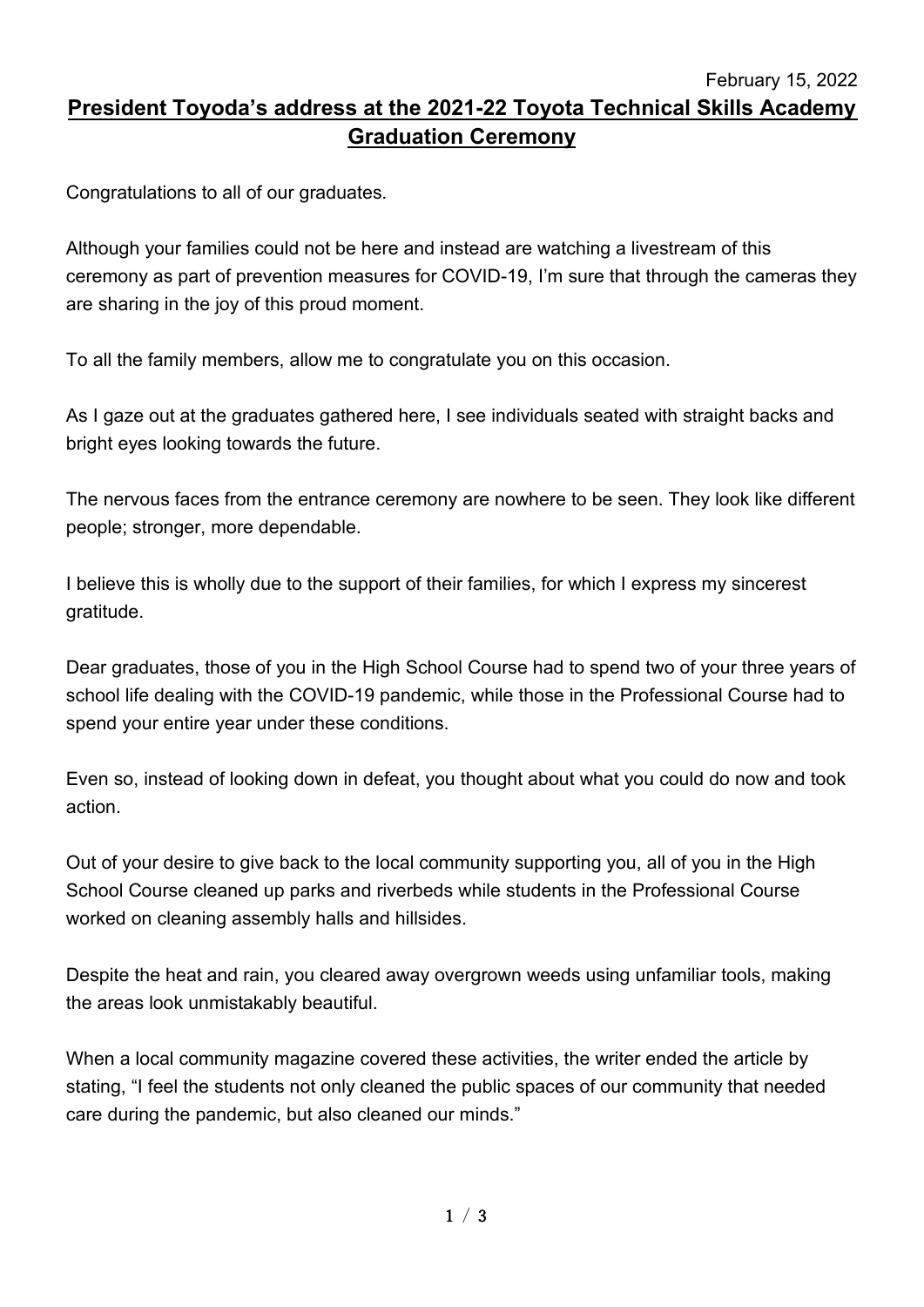The article stated why: the students greeted everyone cheerfully and energetically, even though they must have been tired after walking for over an hour to the location. Everyone lined up in a row, working earnestly and cleaning thoroughly, demonstrating good teamwork and dedication.

The writer with you on location was moved to tears of gratitude seeing everyone's serious attitude.

Thank you very much for working so hard for the benefit of others.

You also steered the student council in a new direction.

Students must push themselves to learn and grow, and you proposed a new name for the student council, Gakusei Kai, which reflects both learning and growth. Such a change had never been suggested in the academy's history.

Along with the name, your ideas will be passed down as part of the academy's tradition.

Thank you for leaving a valuable legacy for those who will come after you.

For both cleaning the community and transforming the student council, I sensed that these actions were guided by Toyota's philosophy, skills, and behavior, which you have thoroughly learned and practiced at the academy.

The Toyota philosophy is about the mission of "Producing Happiness for All." Achieving this requires a strong and kind spirit that drives us to act always for the benefit of people other than ourselves.

By "skills," of course, I mean TPS, the system through which we continue to improve, always seeking better ways of working to make someone's job easier.

And finally, the behavior corresponds to the Toyota Way that all of you have embraced. "Work with Integrity," "Show Respect for People," "Thank People." I believe that leading your life in this way is crucial to acquiring the philosophy and skills.

I hope you will continue to cherish the three pillars of the philosophy, skills, and behavior each and every day in your new workplaces.

Please strive to become strong, kind individuals who work for those in need. I'm certain you will.

Thank you to all the families for entrusting your precious children to us.